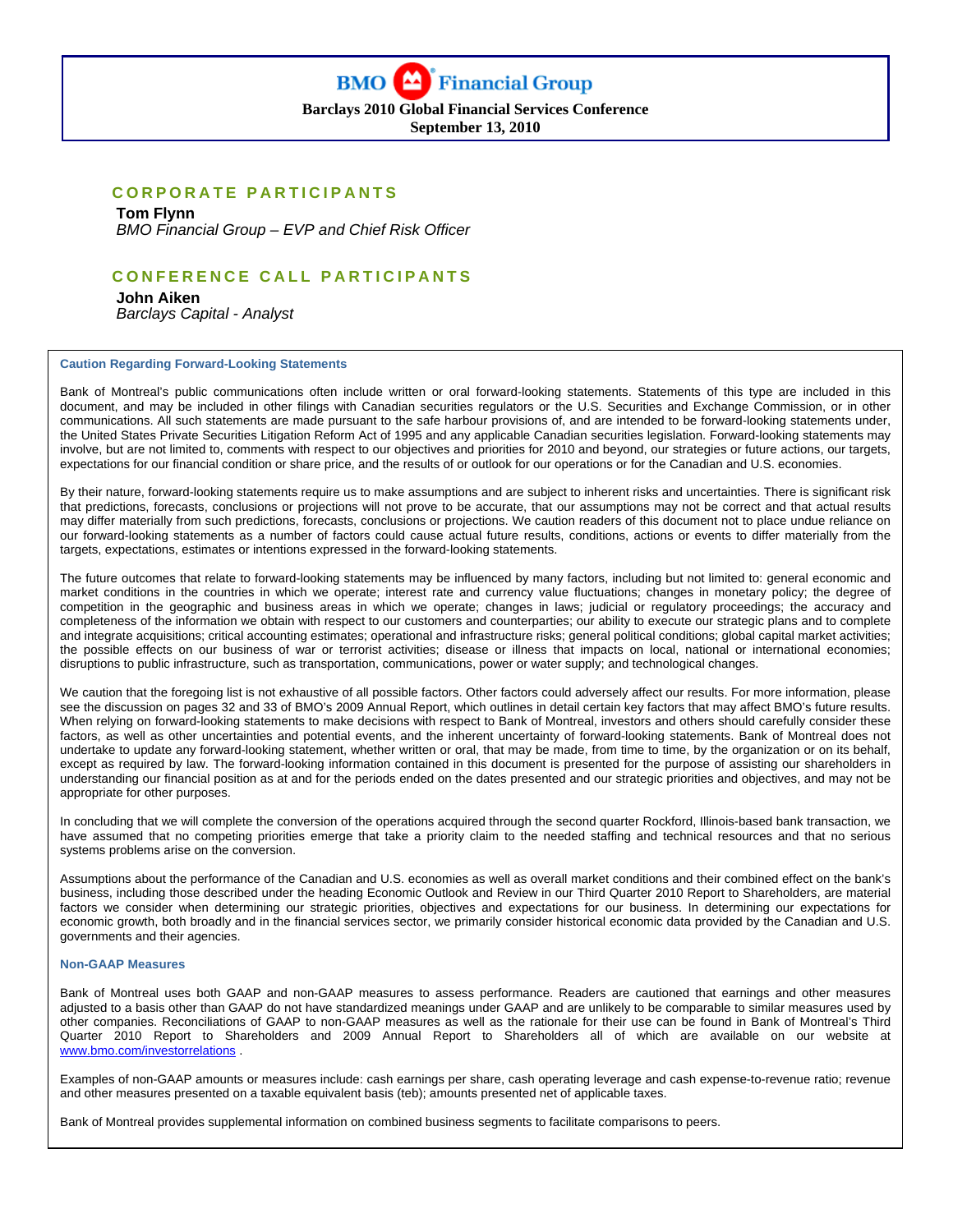# **PRESENTATION**

#### **John Aiken** *– Barclays Capital - Analyst*

I think we'll get the next session started. We have Tom Flynn who is EVP and Chief Risk Officer. We're very pleased to have Tom here, particularly since he's the sole Chief Risk Officer presenting at the community financials. Tom has been with Bank of Montreal since 1992 where he started in capital markets operations. He was appointed EVP and Treasurer in 2004 and actually had a time acting as CFO for a period. He's been in his current position since March 2008 but we're not going to point out the fact of the matter is that he was appointed CRO just at the height of the downturn. We're not going to blame the entire global markets on him. Anyhow, Tom, thank you very much.

#### **Tom Flynn** *– BMO Financial Group – EVP and Chief Risk Officer*

Thank you, John. Good morning, everyone. I'd like to compliment you, John, and Barclays, on picking a day for your banking conference that's as exciting as today as given the Basel release that came out yesterday.

In my remarks today I'll touch on three topics; the changes at BMO over the last four years and the resulting improvement in both our operating performance and financial strength, the coming regulatory financial reform and the expected impact on our Company, risk management philosophies and practices at BMO and, our outlook for credit.

Before I begin, please note the caution regarding forward-looking statements. For your information, further details about such statements are available in BMO's public filings. Also please note that all financial numbers in this presentation unless otherwise noted are in Canadian dollars.

Let me start by providing you with an overview of BMO. As measured by market capitalization BMO is the ninth largest bank in North America. We're financially strong with a tier one capital ratio of 13.5% and a tangible common equity to risk weighted asset ratio of 10.3% at the end of our third quarter. We serve more than 10 million personal, commercial, corporate, and institutional customers in North America and internationally.

BMO has a very strong market position in our personal and commercial businesses. We have a national retail platform across Canada and a strong regional presence in the U.S. Midwest. Our wealth and capital market businesses have continent wide reach. Our roots in North America are deep, almost 200 years in Canada and more than 125 years here in the United States.

In 2007 we established a set of business priorities under one strategic vision: to be the bank that defines great customer experience. We're providing a value proposition that's more customer focused, rooted in listening to and guiding customers to make sense of their choices.

Our success against these priorities is evident across all of our operating groups. Let me address each of them in turn.

Before I do, I note that BMO employs a methodology for reporting group financial results whereby expected credit losses are charged to the operating groups and the difference between expected losses and actual losses is recorded in Corporate. Actual credit losses by operating group are disclosed separately in our quarterly financial results.

I'll begin with Personal and Commercial banking in Canada which is the largest business and the biggest generator of revenue and net income. This group serves seven million customers through a national footprint of over 900 branches and a powerhouse commercial banking business with a 20% market share.

Our 2010 year-to-date financial results reflect a strong performance of this business. Net income has increased 20% to \$1.2 billion and revenues of \$4.3 billion are up 10%.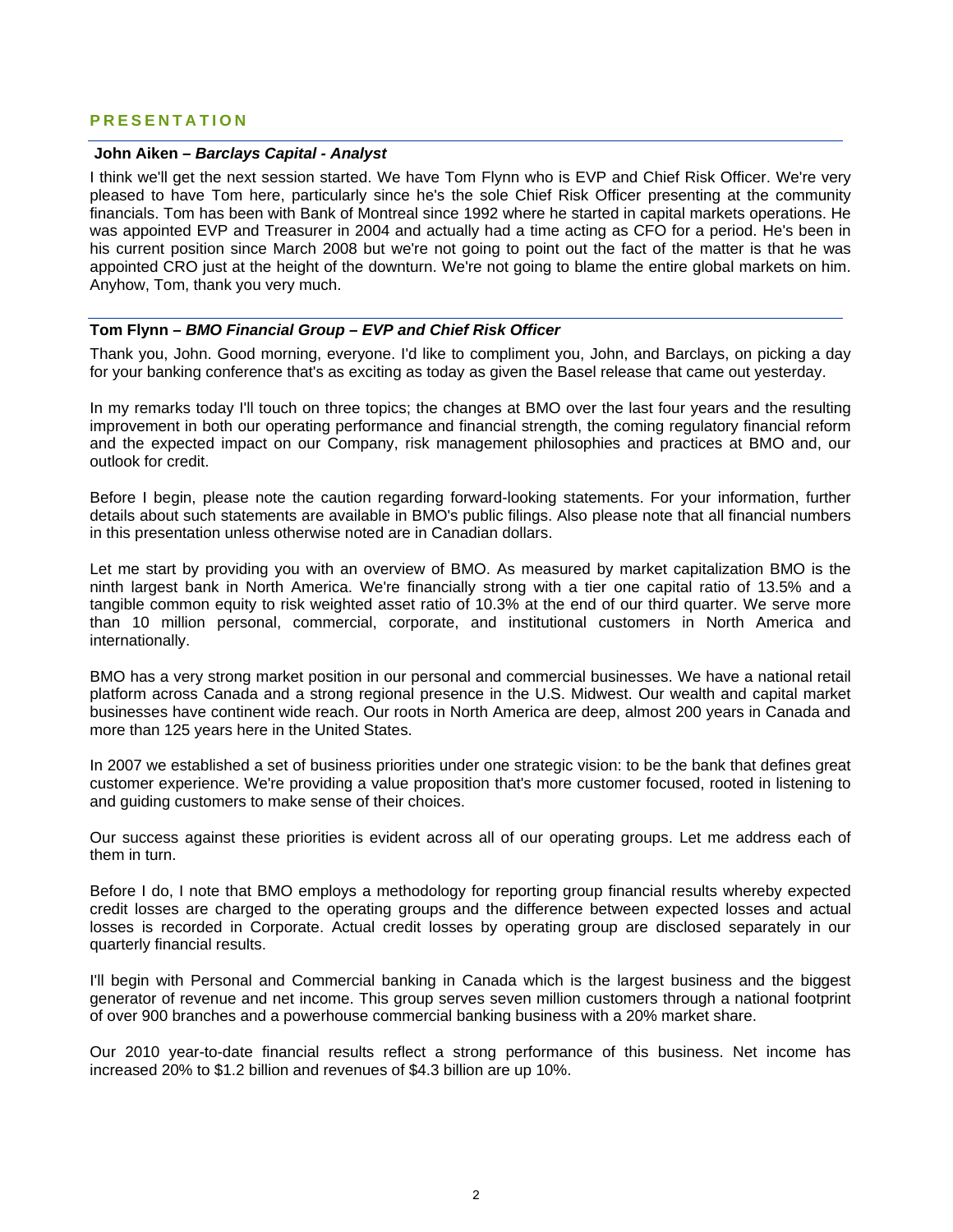Our success is rooted in the quality and consistency of our customer service and the productivity of our sales and distribution network. We've accomplished a great deal to differentiate ourselves and drive performance in these two areas. I'll give you some examples.

We've created a customer-focused mindset across the organization including hiring frontline staff who have a predisposition for delivering great service.

We've changed our performance management system to ensure we motivate and reward employees based on targets that deliver improved financial performance and customer loyalty.

We've improved the productivity of our sales and distribution network and redesigned core processes and technologies to achieve a higher quality customer experience.

And we continue to launch attractive and compelling new offerings in the market, increasing our presence to drive results.

Our U.S. Personal and Commercial business, Harris, serves more than 1.2 million customers in the Midwest markets. We're based in Chicago which is by far our largest market. We have over 300 branches and more than 900 automated bank machines. We're ranked in the top three for [retail] deposit share in most markets where we compete with a number two position in the Chicago area.

P&C US results reflect the economic environment in which we are operating. The earnings capacity of our P&C US business will become evident as the economy recovers.

We are continuing to advance our strategic agenda in this business. Here are some examples.

We have implemented a commercial banking strategy under the direction of a new leader, which is designed to capitalize on a business led recovery. Earlier this year we identified a number of U.S. mid-market clients in BMO's Capital Markets business that could be better served under a P&C commercial banking model and have migrated 500 relationships comprising assets of approximately \$6.4 billion to this P&C business from Capital Markets as a result.

We have also enhanced our business model which focuses on specialized sectors organized under the leadership of seven segment heads. This sets the stage for faster growth in key markets, broadening our footprint, and establishing brand leadership as demand for credit improves and loan utilization picks up.

And lastly, Harris is expanding its presence in the Midwest. In Q2 we closed our first FDIC-assisted transaction in Rockford, Illinois. We've made substantial progress towards major integration milestones and we're seeing good client and deposit retention as well as growth in deposits and checking accounts.

We've steadily grown our P&C US business over the past decade with nine acquisitions, adding about 180 branches over \$9.5 billion in assets and more than \$7.5 billion in deposits.

I might add that we've been disciplined in our objective to grow, consistent with a methodical approach to ensure the right fit and equally important, the right price. Valuations are more reflective of value than they were pre-crisis and we view the current environment as an opportunity to strategically expand our US footprint.

Let's now turn to our Private Client Group which focuses on wealth management. PCG offers customers a planning and advice based approach that integrates investments, insurance, and specialized wealth management. We deal with multiple client segments from mainstream to ultra high net worth to institutional markets. We have approximately \$252 billion of assets under management and administration.

In Canada our online brokerage business, BMO InvestorLine was ranked best of the bank owned brokerages in 2009 and our full service brokerage business has a number three position in market share for assets. With access to BMO's broad client base and distribution network in Canada and the US, our North American private banking business has significant scope for expansion.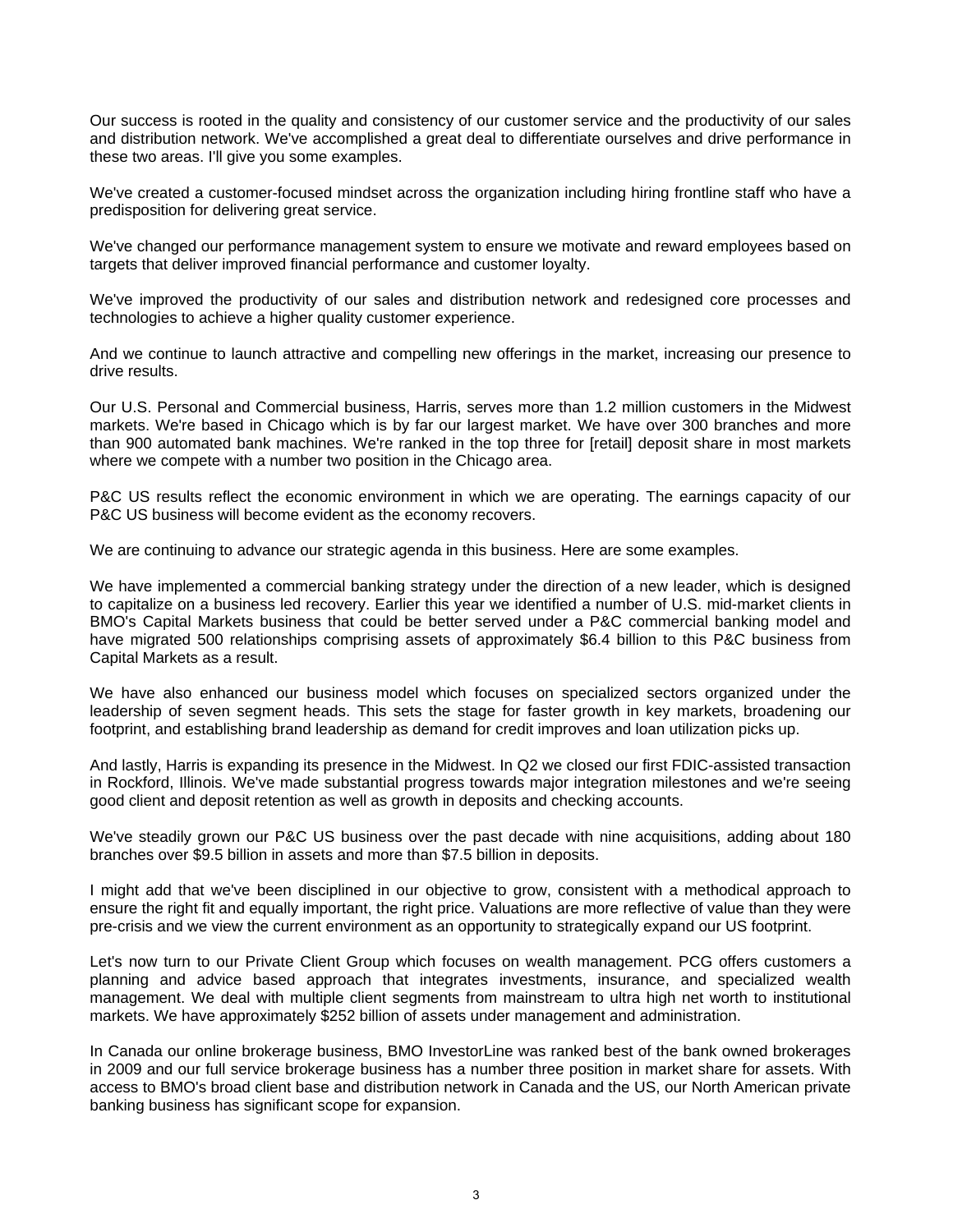In the past 18 months PCG has expanded its product offering, enhancing our position as a market leader. We broadened our life insurance offering by acquisition and we're benefiting from a strong link between customer's insurance and wealth management needs. We have a good mutual fund business and we've also been a pioneer in the market for exchange traded funds in Canada. We launched eight more ETFs last quarter, expanding our product line to a total of 30 funds.

Year to date, revenue for the Private Client Group is up 13% to \$1.7 billion with net income ahead 34% at \$339 million.

Our fourth business group is BMO Capital Markets. This business provides a full range of products and services to corporate, institutional, and government clients and is our second largest contributor to earnings. We operate from 26 offices on five continents with a full offering of Investment and Corporate Banking services as well as a full suite of trading products.

Our business strategy is designed to produce a sustainable risk return profile, with high quality earnings over the course of a business cycle and a stable ROE. We have a bulge bracket focus in Canada and a mid-market focus in the US and we have globally recognized research and financing expertise in a number of target sectors including energy, food, agriculture, infrastructure, and mining.

Our strategy embraces BMO's Company-wide focus on the customer by building client relationships that encompass multiple offerings. Year-to-date revenue of \$2.4 billion is 7% above last year, with net income essentially unchanged at \$604 million. ROE is strong at 18.4%.

We're continuing to build on our capabilities, including key hires in investment banking and research. This is positioning us for growth across key sectors as the market continues to improve.

Through the first three quarters of fiscal 2010, we have continued the momentum evident in all of our businesses. Year-to-date, BMO has delivered good results with net income of \$2.1 billion. Revenues of \$9 billion are up 11.2%. Our expense to revenue ratio was 61.7% and return on equity was 14.8% on a very strong capital base.

Let me turn now to changes coming to the global banking industry. We're at a moment in time where a bank that has a strong financial position, has a strong balance sheet, and a clear business strategy and manages risk well, has a unique opportunity to grow. And we're planning for growth.

We continue to assess U.S. reform and the impact of the Dodd-Frank Act which is complex and broad in scope with, as you know, many aspects subject to rule making and implementation over several years.

There has been a lot of talk about the impact of U.S. reform. Based on the visibility we have today we don't expect BMO to be affected in a significant way:

Reg E is not expected to have a significant impact as only about 5% of our households are active overdrawers on their account. We estimate the impact at approximately US\$25 million in annual revenues.

Interchange regulation impact cannot be determined until the Fed finalizes the rules sometime in the latter half of fiscal 2010; however, these fees represent only a nominal percentage of total revenues for us.

We will be looking at mitigation efforts and would expect some recovery through product restructuring and changes to our business model.

Turning to capital, under Basel III based on the visibility we have now and the work we have done to date, we're well positioned, on both an absolute and relative basis, to adopt the new rules.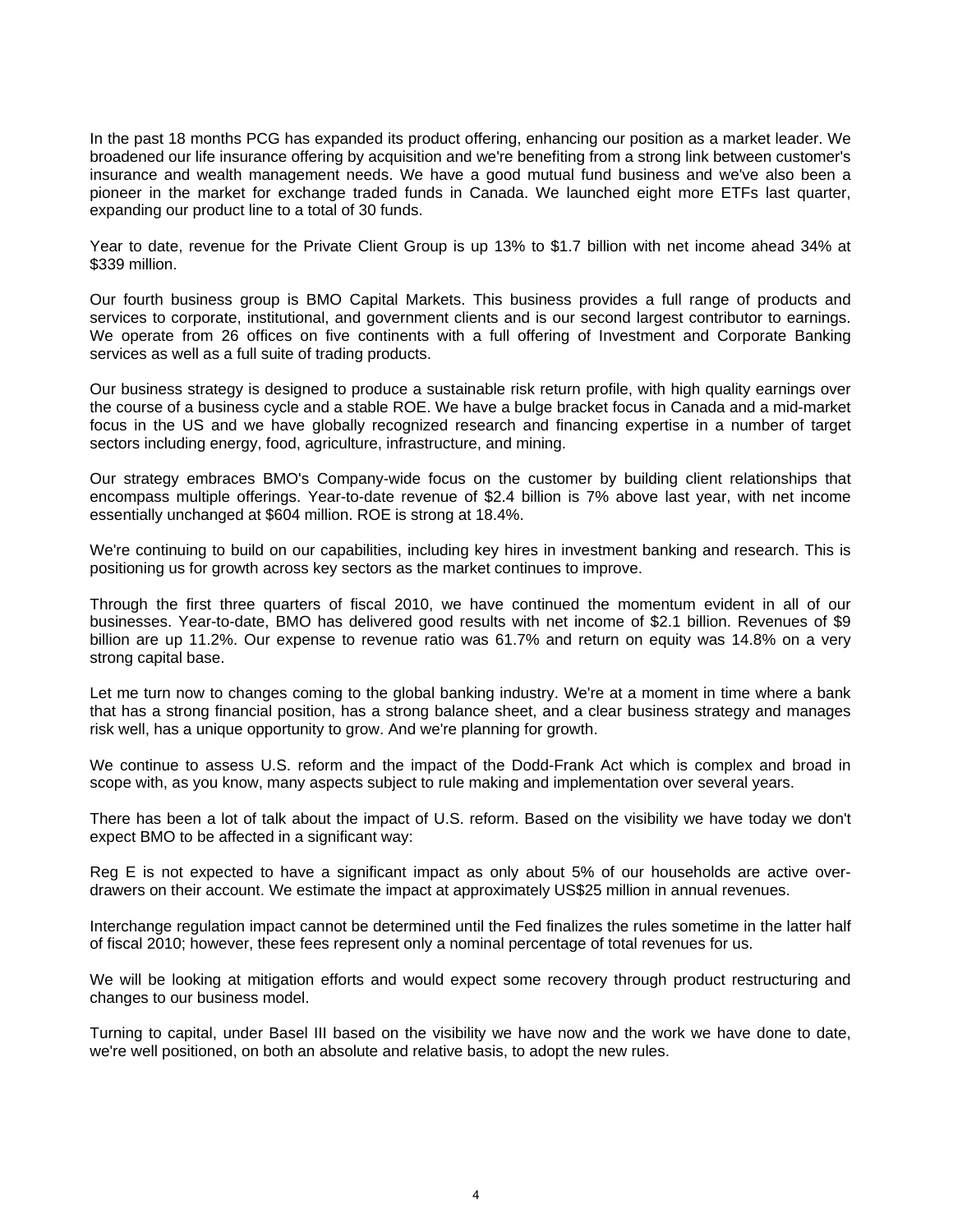As stated, our third quarter Tier 1 capital ratio was 13.5% and our tangible common equity to risk weighted asset ratio was 10.3%. These strong capital ratios in concert with our business strategies represent an opportunity for growth.

I'd now like to turn your attention for a few moments to a review of BMO's risk philosophy practices and performance. Our objective is to have a leadership position in integrated risk management, consistent with our strong credit history. In this regard, we developed a statement of our vision, strategy, and priorities similar to the process undertaken by our business groups. Our approach is to provide appropriate and independent risk oversight while working with all of our businesses to generate sustainable shareholder returns within our risk appetite.

Our risk management focus is integrated in our risk management framework which has five key principles; accountability, transparency, process, governance, and culture.

At BMO, our approach to accountability is based on three lines of defense in risk management. The first line of defense is the bank's operating groups who "own" the risk in their businesses. The risk management group provides a second line of defense which is to provide independent oversight. Corporate audit provides the third line of defense.

The second principle is transparency. This is one way in which we ensure that our organization fully understands the risks we are taking and allows us to focus on the risks that matter most.

Another element of focus is the written processes and policies of the bank. They map out in detail the bank's approaches in areas impacting risk and they define compliance contingency and scenario planning.

Governance is our fourth principle which speaks to the responsibility and accountability of each of the three lines of defense as well as corporate management and the Board. As part of our governance model each of our businesses has its own Chief Risk Officer who reports into the bank CRO, and we have a comprehensive set of risk committees.

For me personally risk culture is perhaps the most important element of our risk management framework and we have worked hard to ensure that it pervades the bank. Every employee at BMO has the ability and the obligation to ask the question, "Does this make sense?" when looking at a business opportunity.

I'd like to spend a minute on credit where we have a strong record of performance. In Canada, BMO outperforms the peer average credit card loss rate by [80] basis points and we have the lowest personal loan loss rate among our peers. In the US, although the residential real estate market remains stressed, our more conservative underwriting practices are also reflected in below average loss rates in both Home Equity and Residential Mortgages.

Our indirect auto portfolio has shown strong loss performance in comparison to peers as well. While our commercial portfolio has been impacted by the downturn, the loss rate for the US commercial portfolio is better than peers.

This slide details our credit loss performance since 1991. As you can see, in the recent downturn we recognized losses early and we are now seeing signs of a clear downward trend in consolidated provisions. Our conservative underwriting practices have maintained a strong loss history over the long run compared to our Canadian banking peers. Recent consolidated comparisons to Canadian banks are influenced by the fact that we have a relatively larger US business and loss rates are higher in the US. As I have shown, we have performed very well comparing like portfolios in both Canada and the US.

Before wrapping up I will make some comments on BMO's loan portfolio. The portfolio is well diversified both geographically and by segment. 75% of loans are in Canada and 20% in the US. Consumer loans represent 60% of the Canadian portfolio and 86% of these are secured.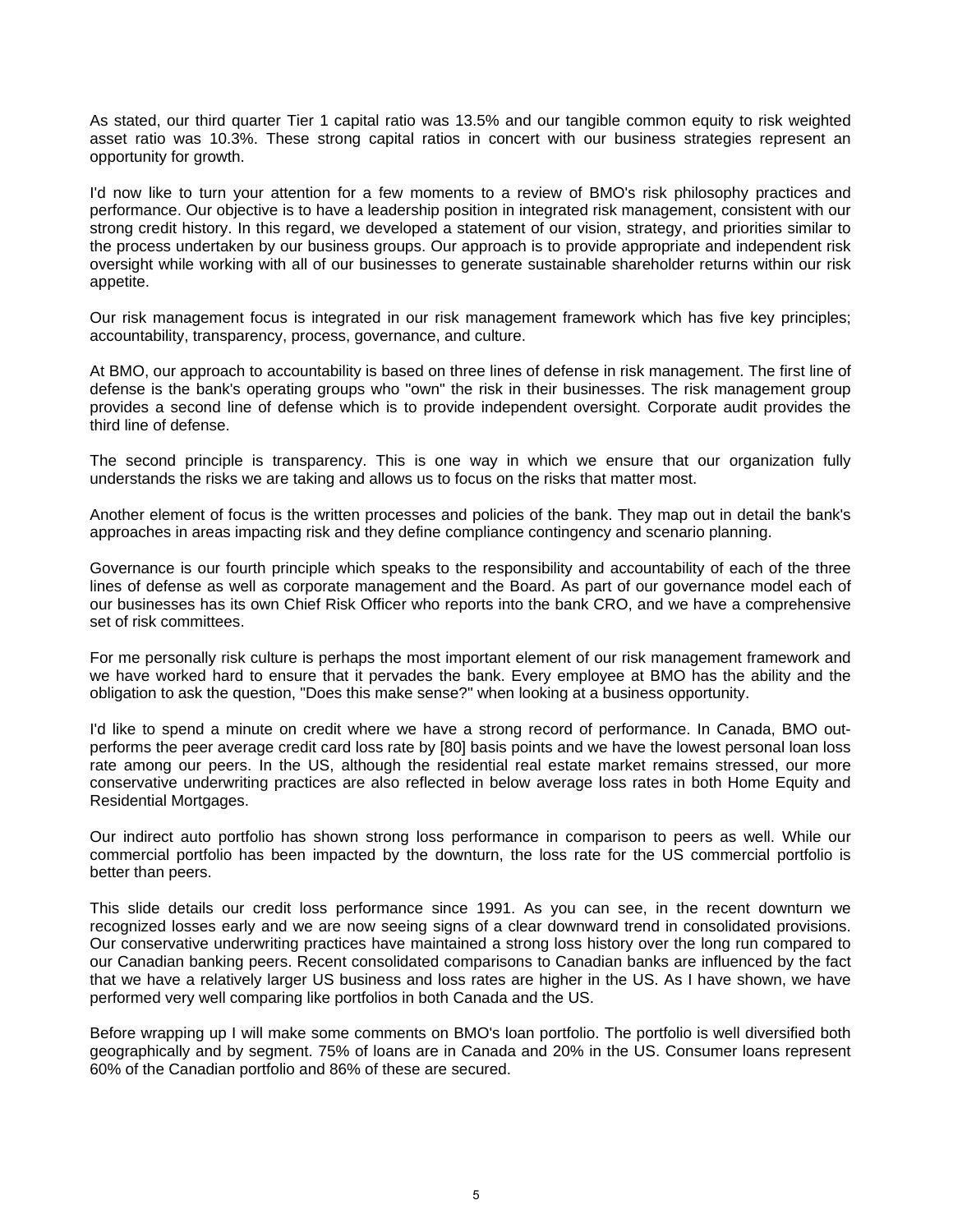Our U.S. portfolio mix is 43% consumer and 57% commercial and corporate. Our US portfolio is also well diversified, underpinned with underwriting practices that resulted in lower than industry level provisions. The portfolio is just under 50% consumer which is reasonably evenly split between Home Equity, Residential Mortgages, and indirect auto. The commercial portfolio is diversified with commercial real estate of approximately \$3.5 billion representing just 2% of total loans.

The two key takeaways from this credit discussion and the loan portfolio review are as follows; we have a well diversified loan portfolio with conservative underwriting practices and we have maintained a strong loss performance compared to peers in both Canada and the US.

Looking ahead on the economic front and what's ahead for credit, economic factors will obviously play an important role here. In Canada, the economy rebounded strongly in 2010. Although we are seeing some moderation, we expect the expansion to continue in 2011 but at a more moderate pace. Credit performance has been better relative to the US as there weren't excesses in the system that had to be worked off and fiscal and monetary stimulus has been effective.

In the US, the economy is grinding through unusually uncertain times. Even so, we believe that the economy is unlikely to sink back into a double-dip recession. BMO's prudent lending practices and our strong track record in credit performance relative to peers serves us well over the long run.

Overall, as we have said for the last two quarters, loss performance quarter to quarter still has the potential for variability given the weak recovery and the extent to which provisions in the last two quarters have benefited from low capital market provisions and recoveries; however, we're confident in the positive general trend.

Before I invite your questions I'd like to conclude with some final thoughts. As we look ahead we're excited about the platform we've established and the opportunities it represents. We have a clear North American growth strategy supported by a strong customer base. We have a growing global presence to support those customers and new ones. Our financial position is very strong, providing significant flexibility and the regulatory environment is manageable. Our risk management is proactive, independent, and disciplined and we have a strong commitment to all stakeholders, including shareholders, customers, and employees.

Thank you for your attention. I would now be pleased to answer any questions that you have.

## **Unidentified Speaker**

Do you have enough capital to fund acquisitions internally or will you have to issue capital to make acquisitions? Thanks.

## **Tom Flynn** *– BMO Financial Group – EVP and Chief Risk Officer*

Thank you for the question. Our capital ratios, as you've seen, are very strong, both in absolute terms and relative terms compared to peers and also relative to the Basel requirements that are coming out. So, the answer to that question will depend obviously on the size of an acquisition but we feel that we've got a strong enough capital base for capital not to be an impediment to growing the business both organically and through acquisition.

## **Unidentified Speaker**

Do you have a target limit for your growth in the U.S.? You said there is 20% current loans, where would you like to get that to? And also in Canada, in the M&A activity, do you foresee the regulators eventually allowing mergers again in Canada?

#### **Tom Flynn** *– BMO Financial Group – EVP and Chief Risk Officer*

Yes. In terms of a target rate in the US, we don't have an explicit target for the portion of the business that we would like the U.S. to represent. We talked about wanting to grow the business significantly with a focus on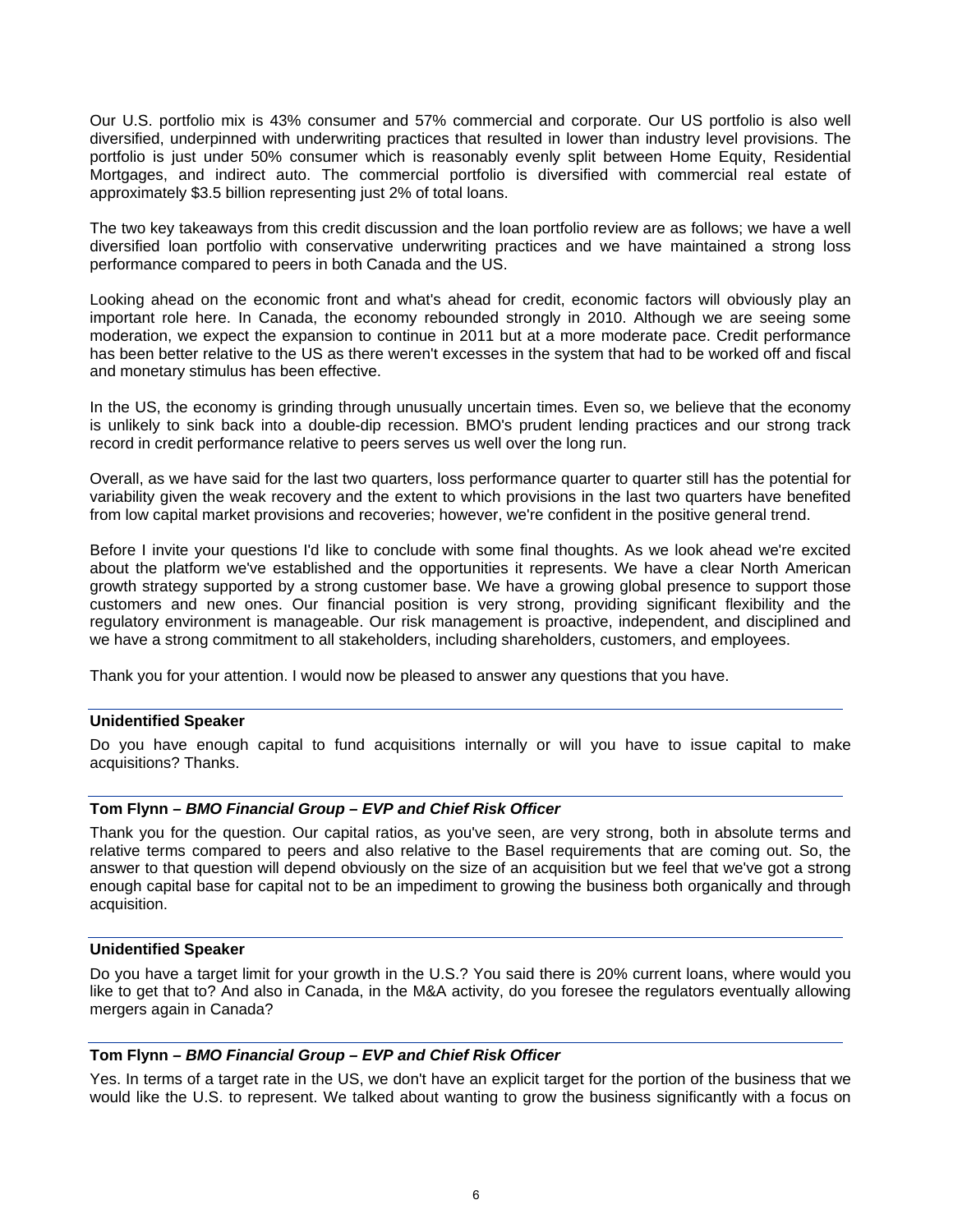growing the Personal and Commercial banking business and increasing that business significantly from what we've got currently and also growing out the Wealth business. But we haven't put out a percentage target on it.

In terms of bank consolidation in Canada, there's a long history on this, as you know, that goes back to 1998 and I would say the current sentiment in Canada is that it's quite unlikely that the government will take a positive posture with respect to consolidation any time soon.

## **Unidentified Speaker**

Good morning. We've seen housing roll over a bit as far as price appreciation. What do you think that means for consumer volumes that have really been on a tear the last 12 months? What's your outlook going forward?

# **Tom Flynn** *– BMO Financial Group – EVP and Chief Risk Officer*

You know, we've had stronger consumer credit growth over the full recession, than we expected heading into the recession, and we were happy to see that. The housing market in Canada really paused early in the downturn and then kicked back into gear. We had an acceleration of activity earlier this year as a result of some changes to the government insurance program around mortgages and also some tax changes, so that did front end load some demand into the first half of the year. And the pause that we're seeing now reflects that to some degree, but it's hard to know exactly to what degree. So we don't think we're going to have a really significant slowdown but, at the same time, the growth that we had was stronger than anticipated and the future growth is likely to be somewhat below that.

## **Unidentified Speaker**

Tom, as a follow on to that, how do you address concerns, largely outside of Canada, but the perception that there's a housing bubble within the Canadian market?

## **Tom Flynn** *– BMO Financial Group – EVP and Chief Risk Officer*

Well, we don't think that there is a housing bubble in the Canadian market. From a risk perspective, as you likely know, we don't underwrite mortgages with a loan to value above an 80% ratio. So, our exposure is very low. The loss rate on the mortgage portfolio through the downturn was also very low. It was three, four, five basis points, both for us and for the industry, and that reflects the loan to value rules that we live by in the banking system and, also generally, I think prudent lending. House prices have increased pretty significantly in Canada but we don't think there's a bubble. When you look at affordability metrics given low rates, affordability is in fine shape and we do think it's positive from a risk perspective that the increase in housing prices has slowed. So, I consider that to be good news and a positive thing. But we're not worried at the moment about there being a bubble.

## **Unidentified Speaker**

Tom, in your remarks you talked about willingness to expand in the U.S. How do you, as Chief Risk Officer, get comfort around potential acquisitions in terms of where the environment sits? Are you viewing the U.S. credit environment as hitting a trough or a plateau? Or do you think any near-term deals would still have to be FDIC assisted in order to eliminate or alleviate the risk?

# **Tom Flynn** *– BMO Financial Group – EVP and Chief Risk Officer*

We've done the one FDIC deal, as you know. They really have low levels of credit risk because you've got the benefit in our case of an 80% FDIC ramp on the assets. I do think that going forward we'll see more non-FDIC transactions in the marketplace generally as a result of confidence increasing. Credit will be a function of economic performance and what unemployment does and what the housing market does.

We believe in a slow growth recovery and assuming the economy continues to perform in that way we think there is an ability to get visibility to credit risk in portfolios. Like other, we were very cautious on the M&A front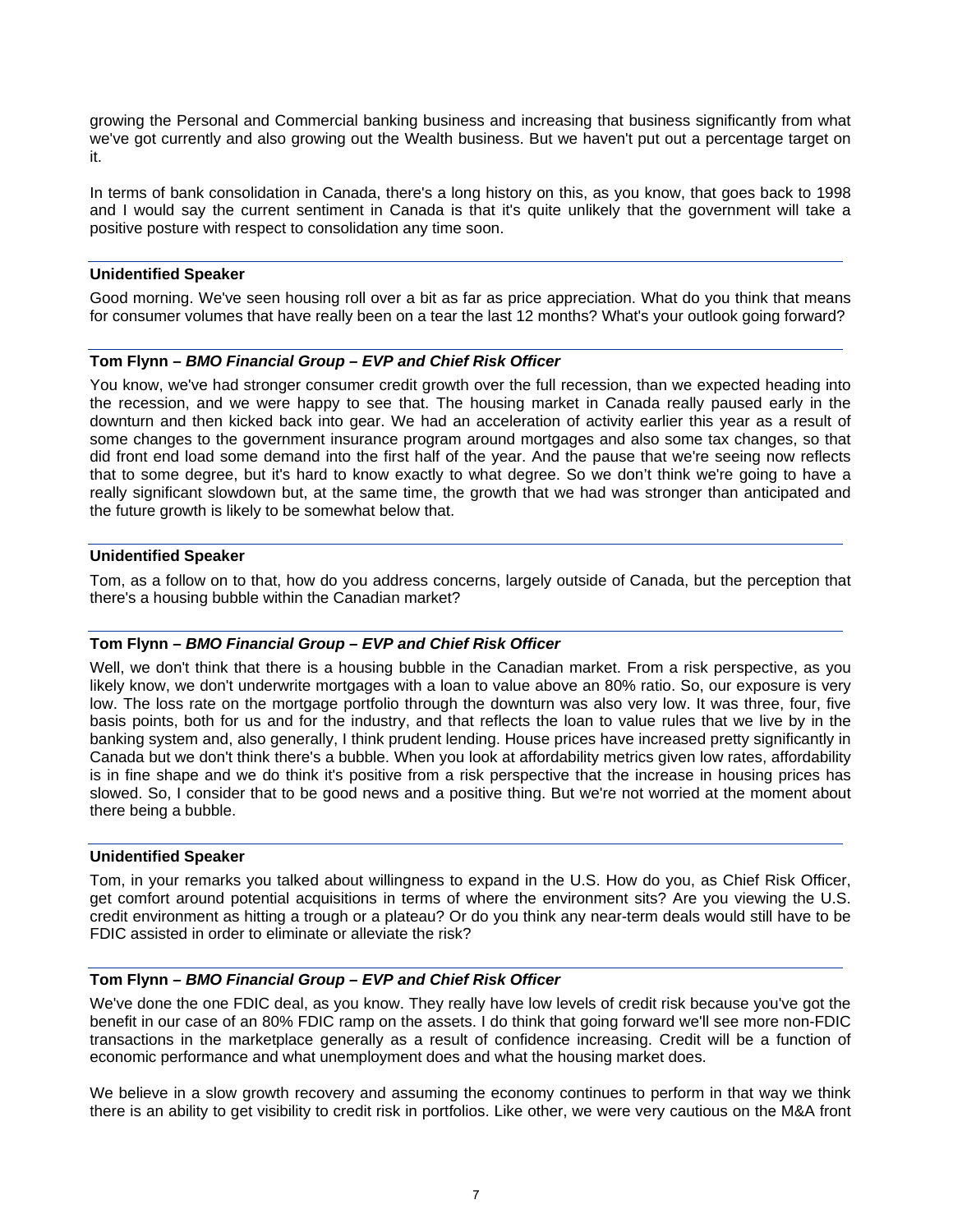through the downturn and didn't feel that we could get the clarity that we would want but now given where we are we think we can get that. The times are uncertain as everyone has said and so we're mindful of that and we're going to continue to look at how the expansion plays out here and evaluate that question over time. Commercial real estate is weak. We think it's going to stay weak. The good news is the market is down very significantly and again we think that through good due diligence we're able to get our arms around the situation that we have with any portfolio.

I'd also add that we have an experienced team on the M&A front and we have made a number of acquisitions over time like I've talked about. Most of the risk people who have been involved in those acquisitions are still with us and so are the business people and the finance people. So, we've got a good capability around due diligence generally and also integration.

## **Unidentified Speaker**

I guess I'll continue to monopolize the microphone. Tom, in terms of the U.S., your credit experience is very favorable against your peer group. But as we're coming out of the peak, how does BMO grapple with the fact that in terms of trying to keep this very rigid risk management program in place, how do you offset that against trying to grow the business and essentially compete on pricing and in terms of once when the market alleviates, how do you balance the growth versus your risk management processes?

# **Tom Flynn** *– BMO Financial Group – EVP and Chief Risk Officer*

What we want to do in the US in the commercial space is build on the base that we've got and we've been in the marketplace for a very long time, take advantage of the new structure and the new leadership that we've got. We don't see disciplined credit risk management as being a hindrance to growth. The best example that I would point out in that regard is in Canada where we have a 20% share in the commercial market. We've built that share over time through a lot of focus on the business. Our loss performance is in line with or better than peers and we've been able to have that good credit performance and also do well in the market.

We think we've got a good team, a good focus through the sectors that we're looking at and a good brand and also a strong balance sheet and those things will allow us to do well in the market and to take some share. The other thing that we try to do as a conscious objective is to stay with customers through the downturn and so we try to take a longer-term approach to our customer relationships and our view on credit and not to fall back violently when the going gets tough. We think that kind of an approach builds strong relationships, builds our reputation, and having just gone through a test in both Canada and the US on that front we think the reputational benefits from that will be one of the things that will help us do well.

## **Unidentified Speaker**

I guess one final question at least from my end, part of your view as Chief Risk Officer is not just credit but overall risk for the bank and one of the areas where banks globally have seen a lot of volatility is in trading. I will concede that the Bank of Montreal has been very well maintaining that volatility but how in your role do you oversee the trading function and try to make sure that there's no undue risk being put in place.

## **Tom Flynn** *– BMO Financial Group – EVP and Chief Risk Officer*

We put a lot of energy into market risk over the last three years. And to me there are a few key things around this. The first is to try to really get a transparent understanding of what risk you're taking in the business and to do that you need to have good discussions with the business and to move away from abstract market risk math and get down to basics where you're talking about the actual fundamental positions that you have in the book and having business discussions about those. And we've redone our market risk reporting, we've redone our market risk committee, and we put a lot of energy into creating transparency and with that having good discussions between people and risk people in the business.

Our business leadership on the trading side has been very supportive of the changes that we've made. We feel good about our understanding of the risks that we've got. And we're committed to keeping up the